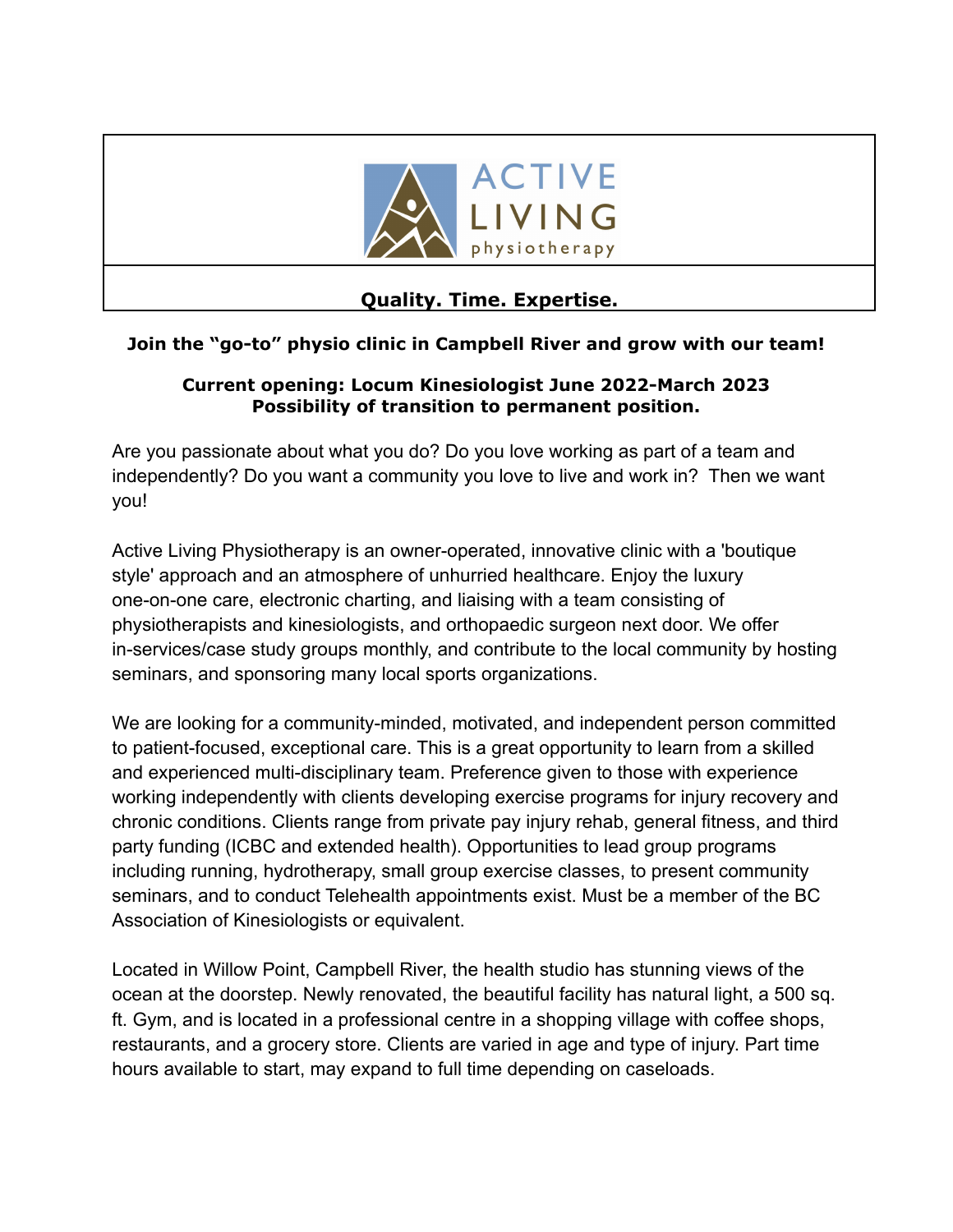Enjoy the Vancouver Island work/life balance! Enjoy: excellent skiing, biking, a large network of trails, live ocean-side and enjoy all water activities, and it's all affordable! Please email your cover letter and resume to sophia@activelivingphysio.com. Only successful applicants will be contacted.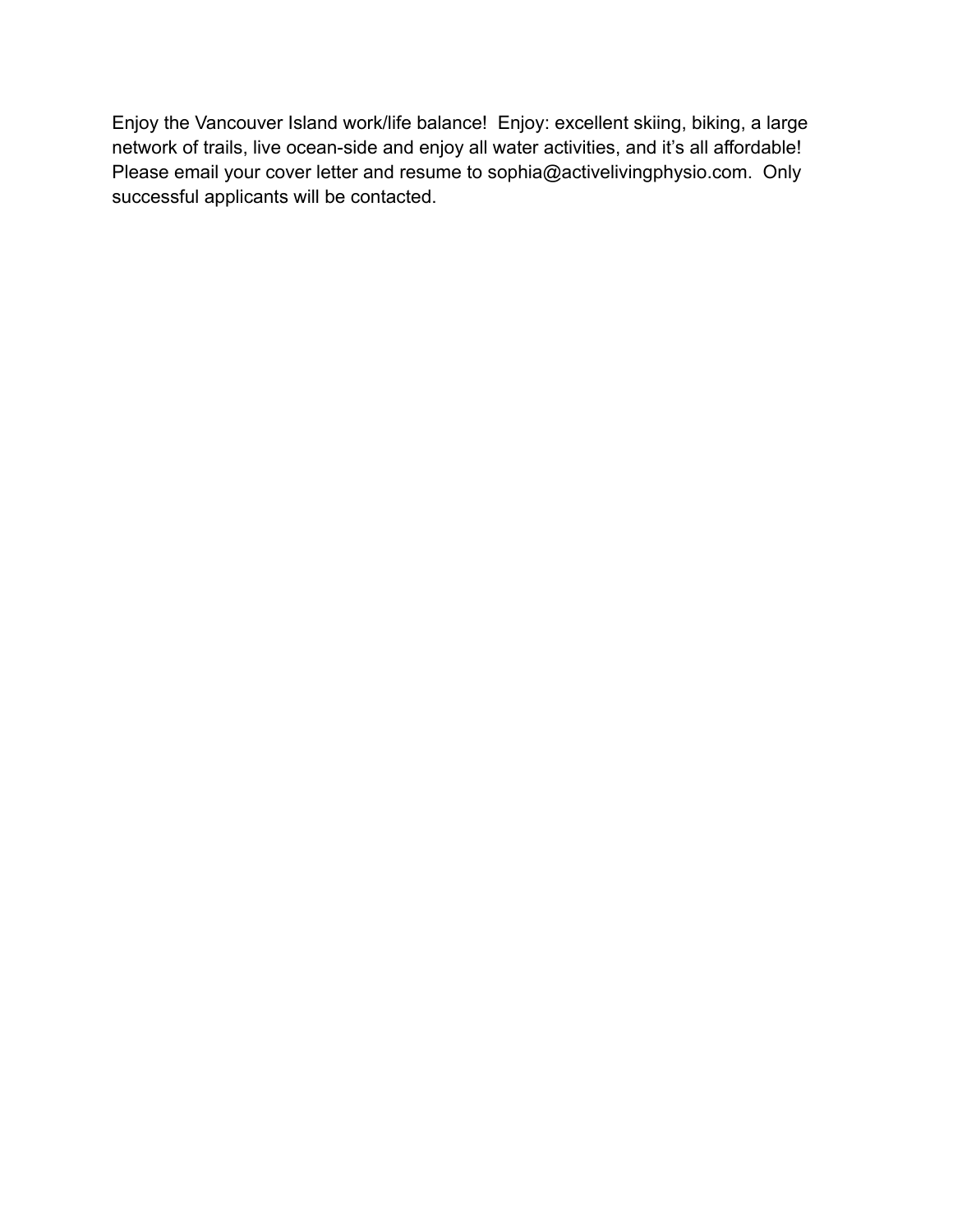### **Role Summary**

Provide Kinesiology services for clients of Active Living Physiotherapy, both one-on-one and in small groups settings.

# **Responsibilities**

- Design, implement and supervise graded exercise prescription programs, incorporating necessary functional, proprioceptive and motivational adaptations within the scope of practice.
- Develop individual treatment plans and goals for each client.
- Perform reassessment of client progress through functional testing and outcome measures.
- Lead small group classes such as strength training, osteoarthritis class, pool classes, mobility workshops, learn to run programs, fall prevention, etc.
- Complete reports for third party payors.
- Communicate and collaborate regarding client-focused care with medical, legal and insurance professionals.
- Adhere to all Active Living Physiotherapy policies, procedures and protocols and BCAK Guidelines.
- Maintain accurate and complete patient records in a timely manner.
- Participate in clinic meetings, clinical training, and in-services.
- Maintain a strong professional presence in the community.

**Requirements** *Qualifications, Skills & Experience:*

- Practicing Kinesiologist in good standing with the BC Association of Kinesiologists and adequate malpractice insurance
- Bachelor of Kinesiology
- A minimum 2-years experience as a Practicing Kinesiologist
- Able to deal with issues with professionalism and confidentiality

*As a member of the Active Living Physiotherapy team, practitioners must demonstrate the following:*